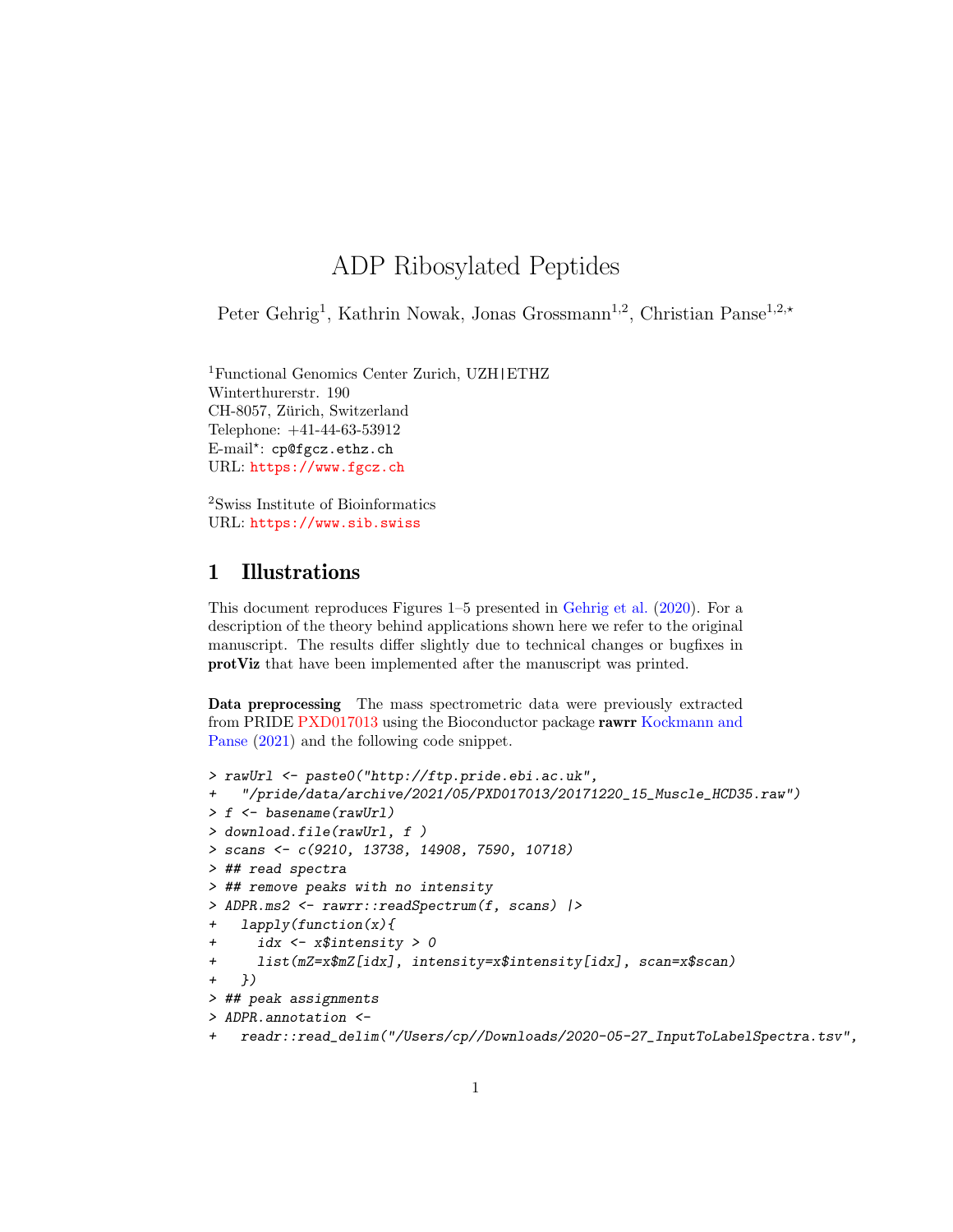```
+ "\t", escape_double = FALSE, trim_ws = TRUE)
> ## subsetting
> ADPR.annotation <-
   + ADPR.annotation[,c(✬scanNr✬, ✬PepSeq✬, ✬mz✬, ✬LabelLow✬, ✬color✬)] |>
    + as.data.frame()
> ## some render metadata
> ADPR.lim <- readr::read_delim("/Users/cp/Downloads/lim.txt",
                    + ",", escape_double = FALSE, trim_ws = TRUE) |>
+ as.data.frame()
> save(ADPR.annotation, ADPR.ms2, ADPR.lim,
       + file="/tmp/ADPR.RData", compression_level = 9, compress = TRUE)
```
## Define helper function

```
> ## Heuristic to determine a useful y-axis range.
> ## While we deal with profile data we have to
> ## find the most intense peak within a mass window.
> .findLocalMaxIntensity <-
+ function(q, mZ, intensity, stepsize = 20, eps = 0.005){
+ n <- length(mZ)
+ idx <- protViz::findNN(q, mZ) |>
+ vapply(function(i){
+ i.max <- i
+
+ for (j in seq(i - stepsize, i + stepsize)){
+ if(0 < j & j <= n)
+ if (intensity[j] > intensity[i.max])
+ i.max <- j
+ }
+ i.max
+ }, FUN.VALUE = 1)
+
+ intensity[idx]
+ }
> ## Adapted protViz::peakplot plot function
> .peakplot <-
   + function(x, mZ, intensity, lim, ...){
+ p.i <- .findLocalMaxIntensity(x$mz, mZ, intensity)
+ sn <- unique(x$scanNr)
+ cutoff <- max(p.i) * lim$rintensity / 100
+
+ plot(intensity ~ mZ,
+ type = ✬h✬,
+ type = 'h',<br>
+ xlab = 'm/z',+ ylab = ✬Relative Intensity [%]✬,
```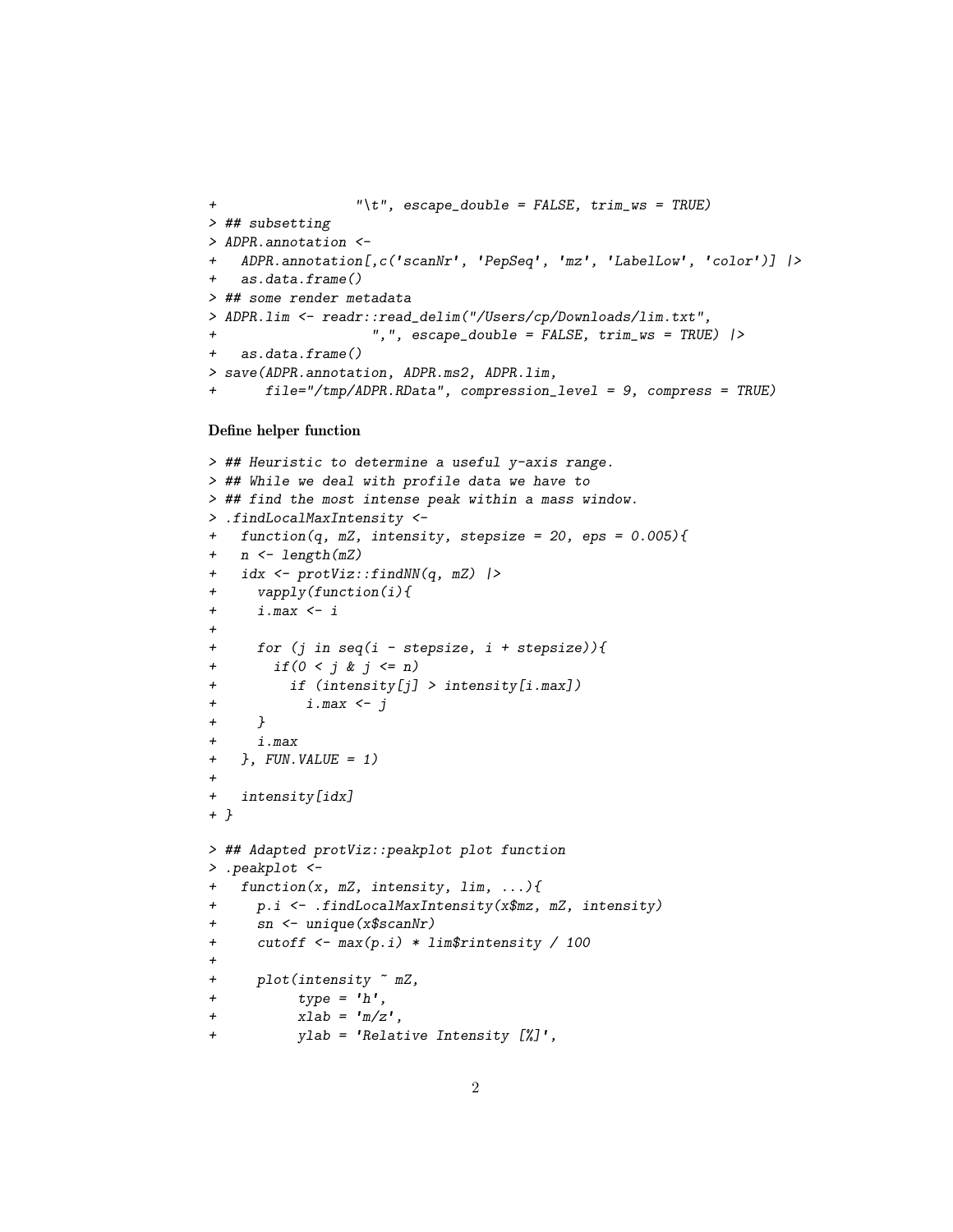```
+ col = ✬lightgrey✬,
+ xlim = c(lim$xmin, lim$xmax),
+ ylim = c(0, cutoff),
+ axes = FALSE);
+
+ legend("topright", "", title= unique(x$PepSeq), bty=✬n✬,cex=2)
+ legend("right", sprintf("% 10.3f %s", x$mz,x$LabelLow),<br>
+ title= "Fragment Ions", bty='n',cex=0.75)
+
+ axis(2, seq(0, max(intensity), length=11), round(seq(0, 100, length = 11)))
+
+ points(x$mz, p.i, col=x$color, type=✬h✬, lwd=2)
+ points(x$mz, p.i, col=x$color, pch=16,cex=0.5)
+
+ select <- p.i < 0.75 * max(intensity)
+
+ text(x$mz, p.i + 0.0125 * cutoff,
+ x$LabelLow, adj = c(0,0), cex=1.0, srt=90, , col=x$color)
+ idx <- p.i > cutoff
+
+ axis(1)
+ axis(3, x$mz[idx],
+ paste(x$LabelLow[idx], "(", round(100 * p.i[idx] / max(p.i)), "%)", sep=✬✬),
+ cex=0.3)
+ box()
+ }
```
Drawing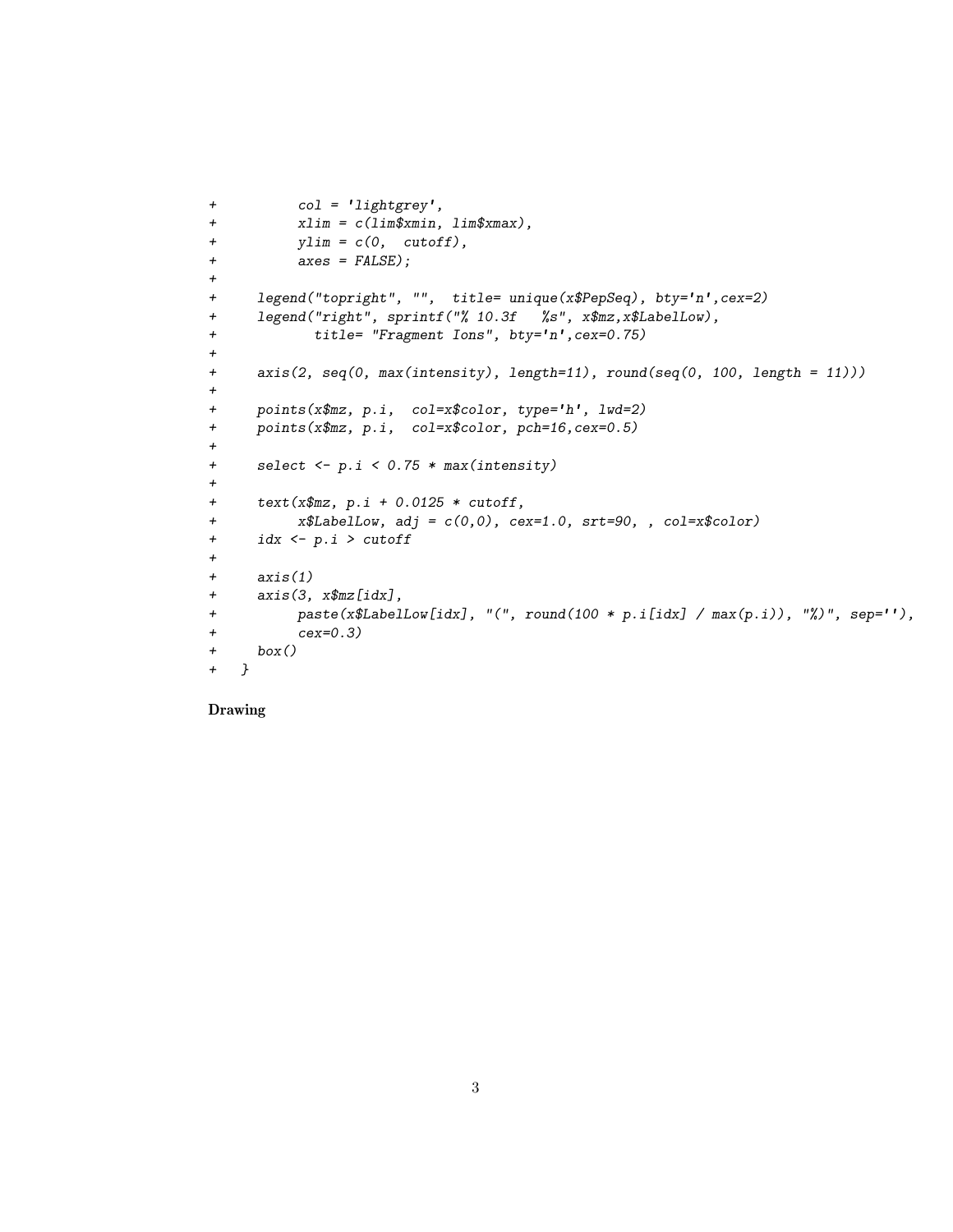```
> scan <- 9210
> idx <- which(vapply(ADPR.ms2, function(x)x$scan, 1) == scan)
> lim <- ADPR.lim[ADPR.lim$scan==scan,]
> .peakplot(
+ x = ADPR.annotation[ADPR.annotation$scanNr == scan,],
+ mZ = ADPR.ms2[[idx]]$mZ,
+ intensity = ADPR.ms2[[idx]]$intensity,
+ lim)
```


Figure 1: High-resolution HCD fragmentation spectrum of the triply charged peptide IEEALGDKAVFAGR\*K, which is ADP-ribosylated on the arginine residue. The N-terminal ion series are shown in red, the C-terminal ion series are in blue, and the ADP-ribosylation-specific marker ions and neutral losses from peptide ions are indicated in green.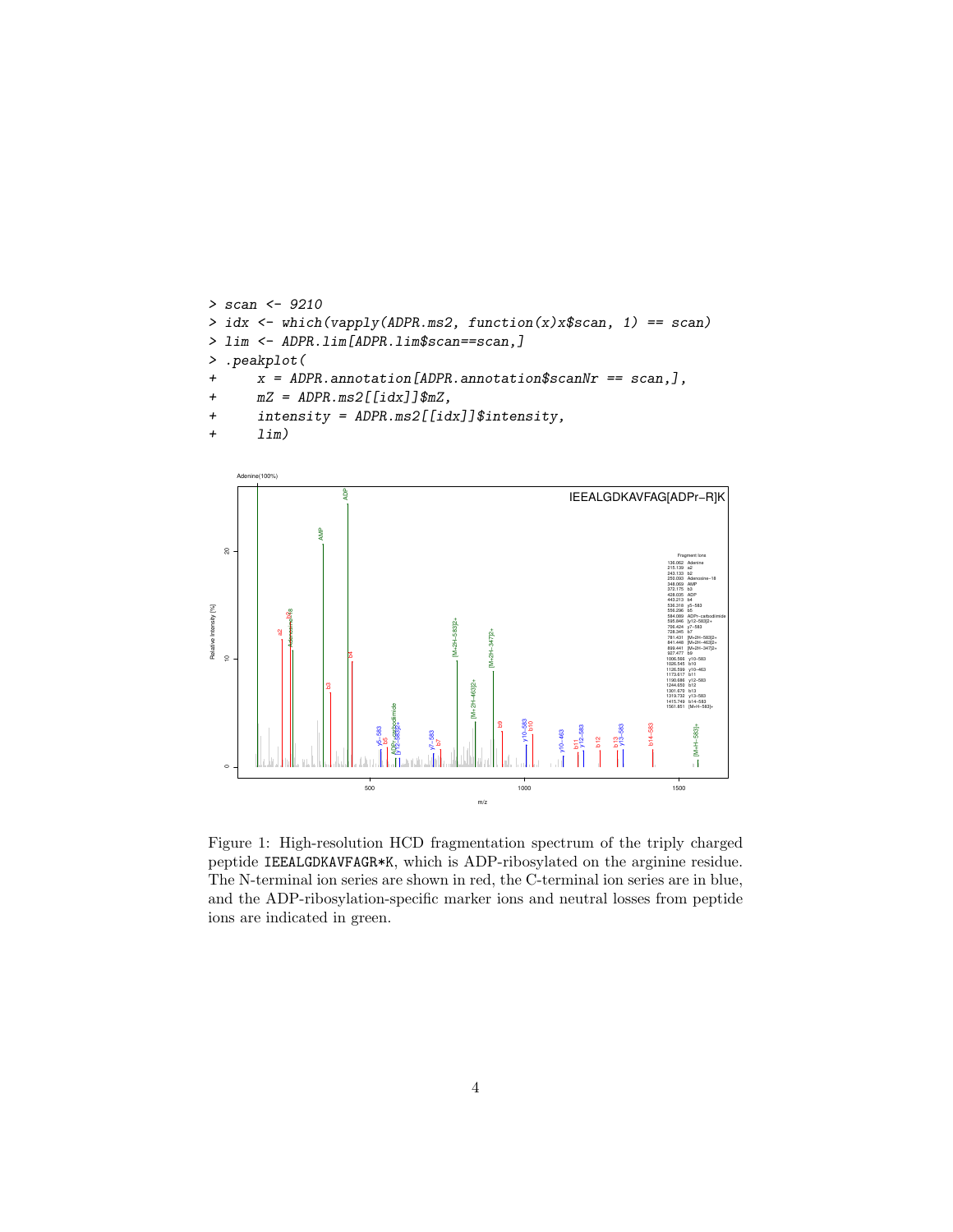

Figure 2: HCD fragmentation spectrum of the doubly charged peptide EITA-LAPS\*TMK, which is ADP-ribosylated on the serine residue.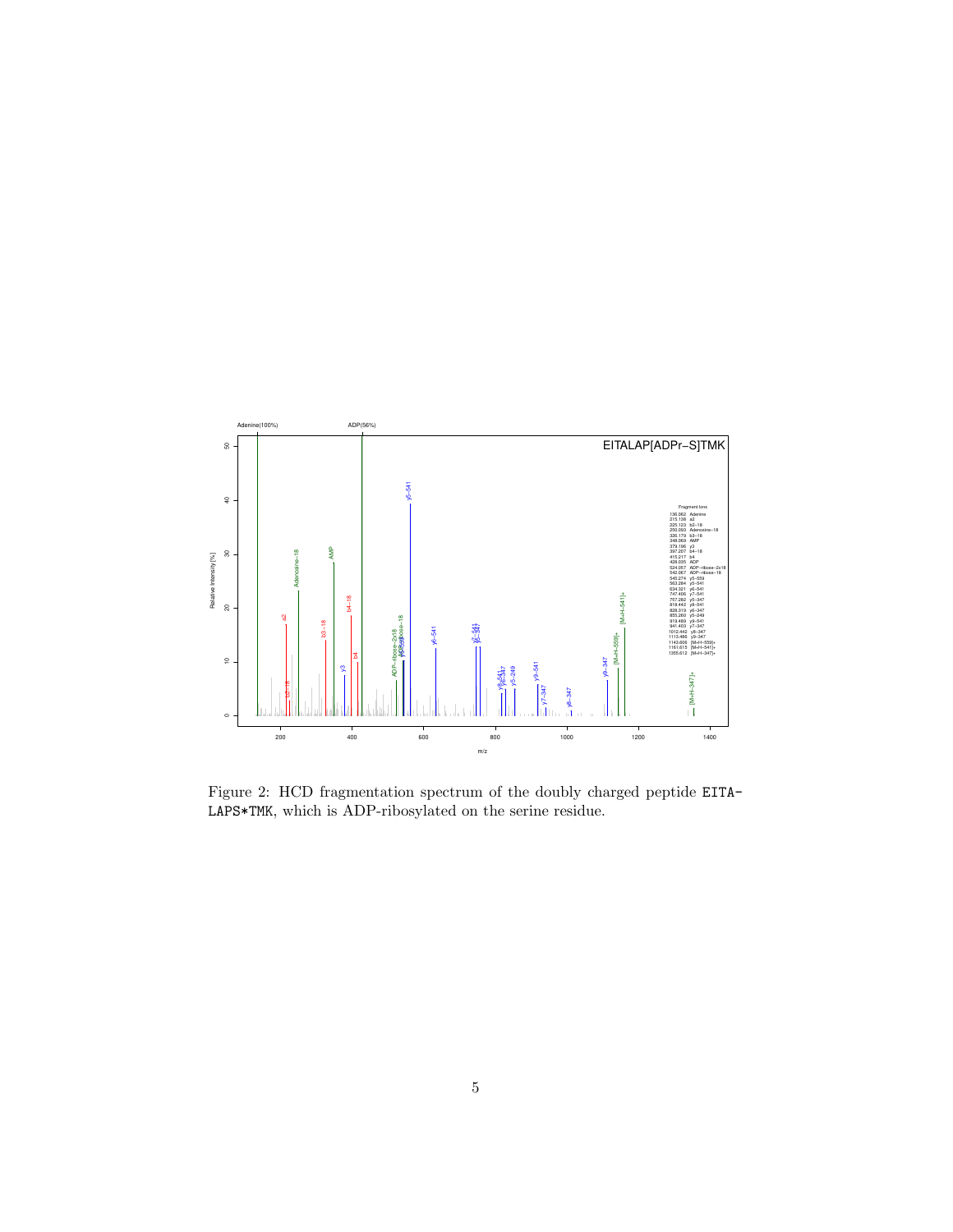

Figure 3: HCD spectrum of the triply charged peptide DLEEATLQHE\*ATAAALR, which is ADP-ribosylated on the indicated glutamic acid residue.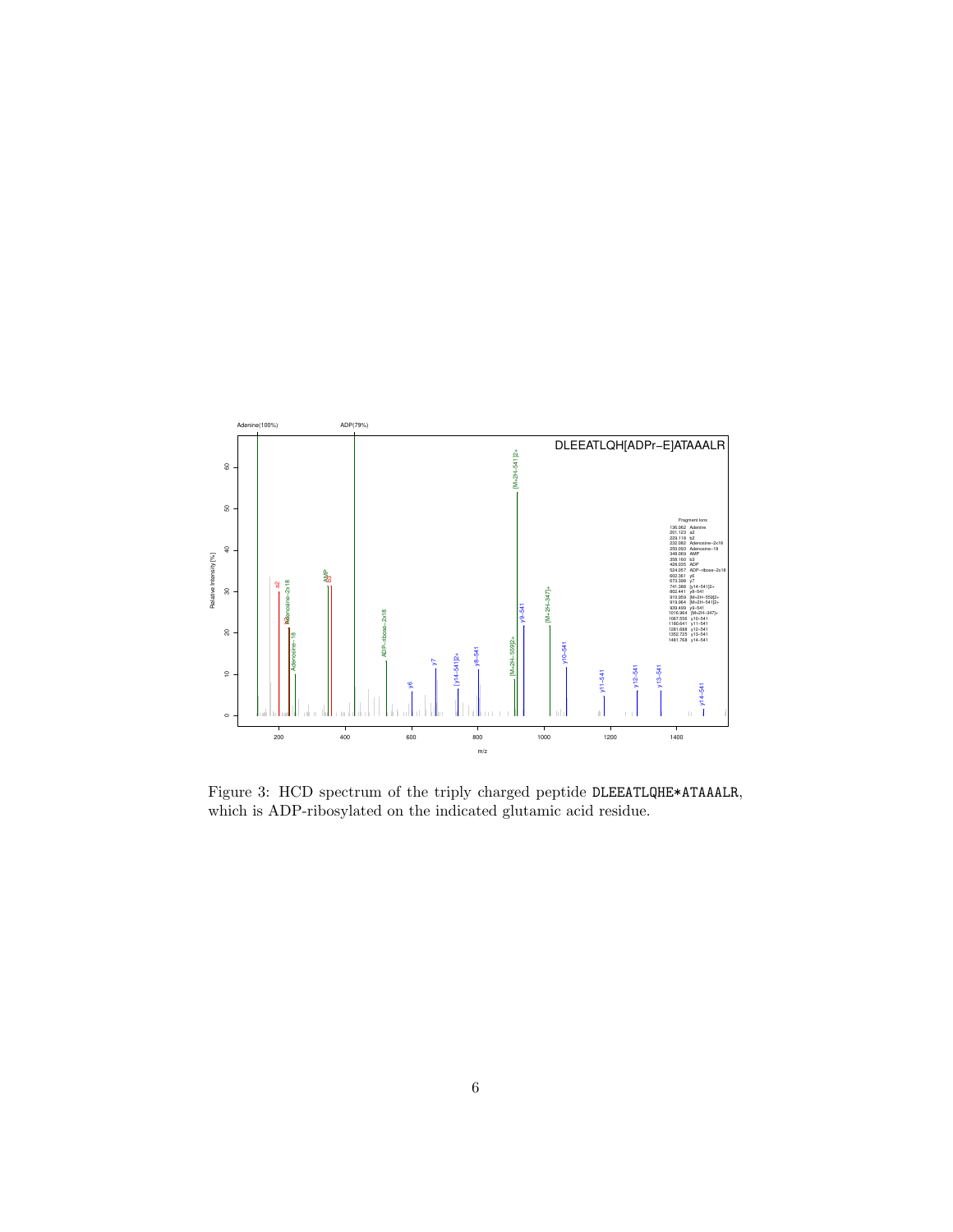

Figure 4: HCD spectrum of the doubly charged peptide HY\*GGLTGLNK, which is ADP-ribosylated on the tyrosine residue.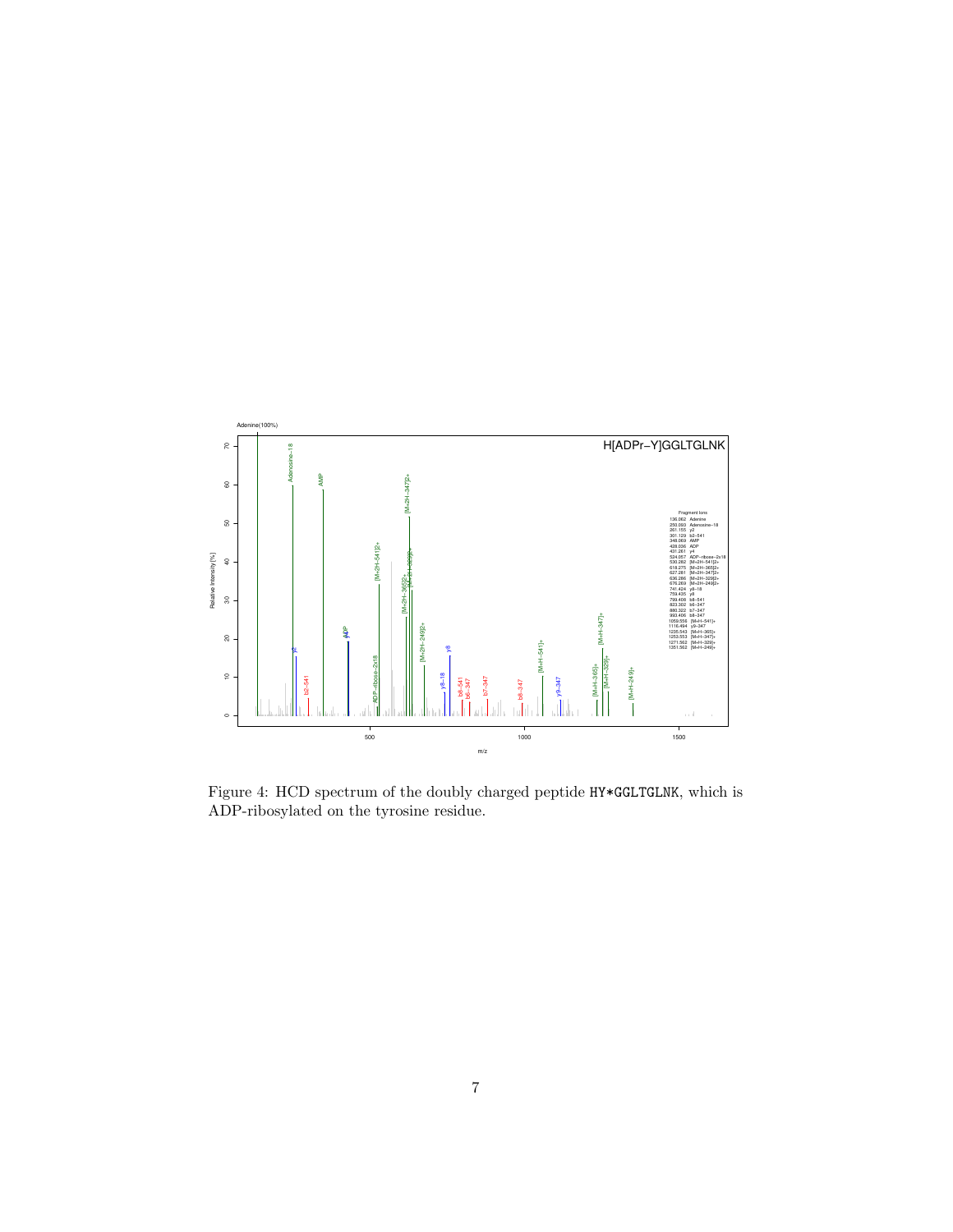

Figure 5: HCD spectrum of the triply charged peptide AVN-QDKK\*NMLFSGTNIAAGK, which is primarily ADP-ribosylated on the indicated lysine and to a minor extent on the preceding lysine.